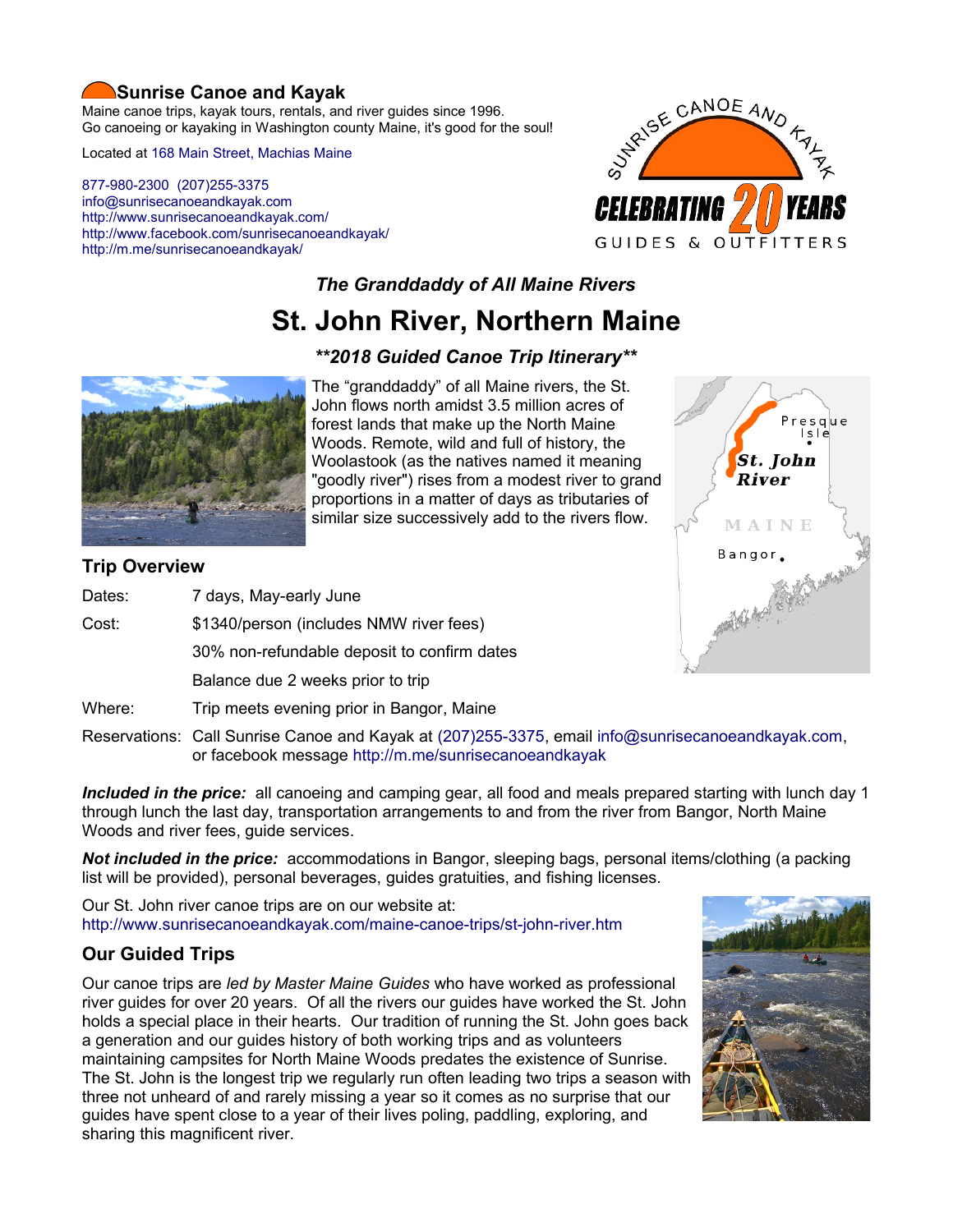## **Before Your Trip**

Our goal is to meet if not exceed your expectations while providing a river trip you will not soon forget. Your trip forms are very helpful to us in striving to meet this goal. Each individual should fill out and return a completed trip form to us at their earliest convenience.

*Trip forms are online at:* [http://www.sunrisecanoeandkayak.com/maine](http://www.sunrisecanoeandkayak.com/maine-canoe-trips/trip-forms.pdf)[canoe-trips/trip-forms.pdf](http://www.sunrisecanoeandkayak.com/maine-canoe-trips/trip-forms.pdf)

Completed trip forms can be attached and returned via email at [info@sunrisecanoeandkayak.com](mailto:info@sunrisecanoeandkayak.com) or facebook message to [http://m.me/sunrisecanoeandkayak.](http://m.me/sunrisecanoeandkayak)

**Your guide** will be in contact with you prior to your trip to answer any questions you might have concerning the trip or preparing for it. Your guide will also want your input in preparing the menu for the trip and may have specific questions for you after receiving your trip forms.

# **Getting To and Staying In Bangor**

If you are driving from the south allow 4 hours from Boston and 2 hours from Portland using I295.

If you are flying in to Bangor (BGR) there are several daily flights connecting New York, D.C., and Philadelphia with seasonal service connecting Chicago and Charlotte.

## *The trip meets at the Comfort Inn, Bangor*. Depending on the size of the

trip we may have a block of rooms set aside but try to make your reservation as soon as possible. Having everyone in the same place the night helps make meeting, packing, and departing much more efficient.

*[The Comfort Inn 10 Bangor Mall Blvd, Bangor, ME 04401](https://www.google.com/maps/place/Comfort+Inn/@44.833191,-68.7456647,518m/data=!3m2!1e3!4b1!4m5!3m4!1s0x4cafb49088684771:0xd8837166591a4072!8m2!3d44.833191!4d-68.743476?hl=en) Phone: [\(207\) 990-0888](tel:+1-207-990-0888) Website:<https://www.choicehotels.com/maine/bangor/comfort-inn-hotels/me068>*

*If you are flying out of Bangor after the trip* you will need to make a reservation for the night after the trip as well for your flight out the next day.

# **Day 1- First Day**

*We have a four hour ride to the river* so it is important to get an early start. On the way, we will register at the North Maine Woods checkpoint outside of Millinocket.

At the river, *your guides will conduct a safety briefing and brief canoe orientation before heading down river* including tips on packing your gear and group gear in your canoe and basic canoeing techniques. Usually we have lunch during the orientation/packing session, though sometimes we are able to head down river a ways before stopping for lunch.

## **Camping**

Camping is at designated, spacious, beautiful, primitive sites along the river. These sites will have a picnic table, established fire ring, privy, and some may have picnic shelters. As a rule, most of the sites on the St. John were old farms, homesteads, or logging depots at one time and it takes a few minutes to explore the possibilities before deciding on the best tent site for your evening space. Other than these few simple improvements there are no other services available along the river.

At your first camp, your guide(s) will assist you in setting up your tenting area for the first time including instruction on pitching your tent if you are using an unfamiliar model. After that there is time for swimming, fishing, exploring or just relaxing while dinner is being prepared by your guide(s) over an open fire.